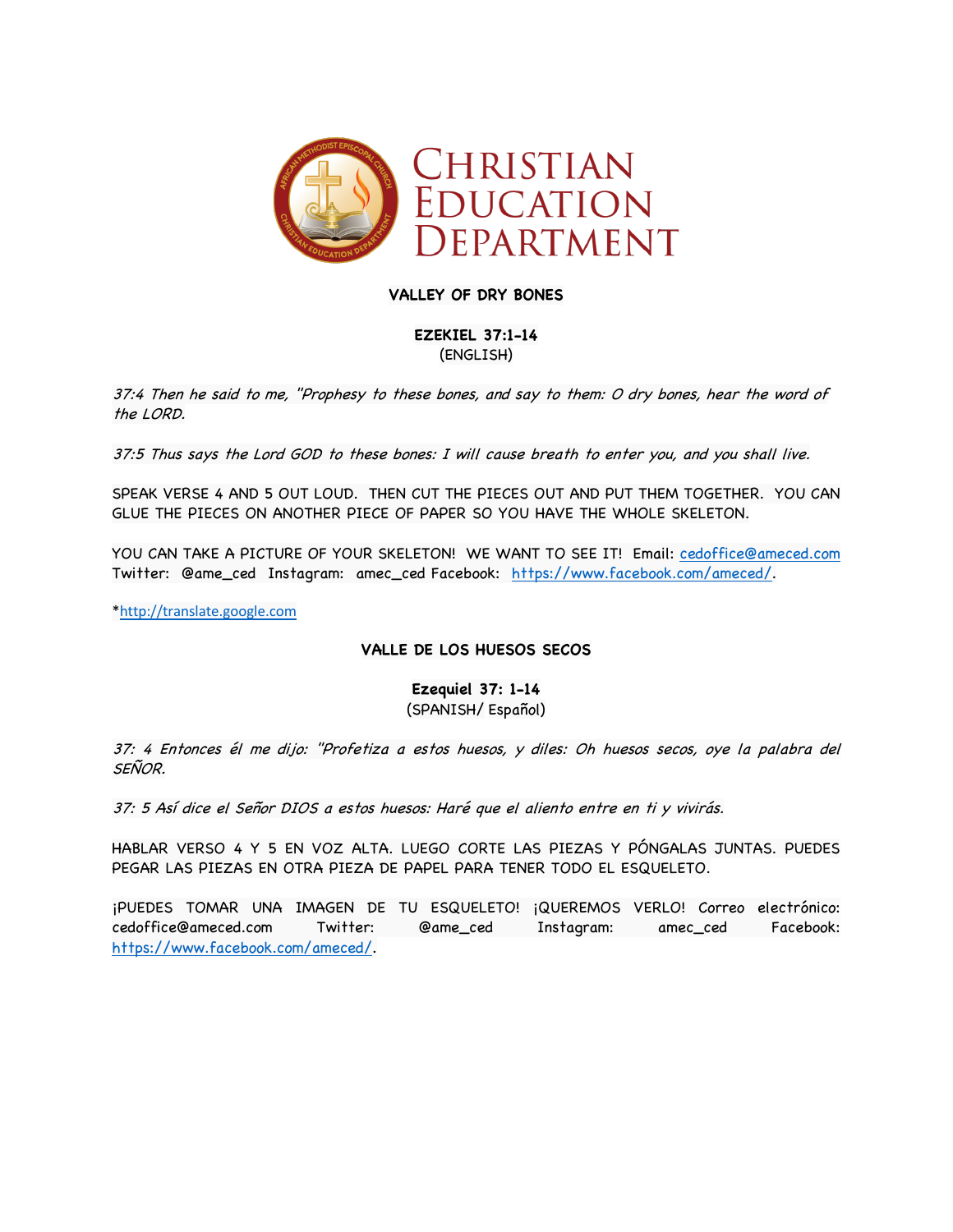#### **Vale dos ossos secos**

#### **Ezequiel 37: 1-14**

# (PORTUGUESE/ Português)

37: 4 Então ele me disse: "Profetiza sobre estes ossos, e diz-lhes: Ó ossos secos, ouçam a palavra do Senhor.

37: 5 Assim diz o Senhor Deus a estes ossos: Farei entrar ar em você, e você viverá.

FALAR O VERSO 4 E 5 FORA ALTO. ENTÃO CORTE AS PEÇAS E COLOQUE-AS JUNTO. VOCÊ PODE COLAR AS PEÇAS EM OUTRA PARTE DE PAPEL PARA TER O ESQUELETO INTEIRO.

Você pode tirar uma foto do seu esqueleto! NÓS QUEREMOS VER! E-mail: cedoffice@ameced.com Twitter: @ame\_ced Instagram: amec\_ced Facebook: https://www.facebook.com/ameced/.

# **VALLÉE D'OS SECS**

# **EZEKIEL 37: 1-14** (FRENCH/ Français)

37: 4 Puis il me dit: "Prophétise ces os, et dis-leur: O os desséchés, écoutez la parole de l'Éternel.

37: 5 Ainsi parle le Seigneur, l'Éternel, à ces os: Je ferai entrer le souffle en toi, et tu vivras.

PARLEZ VRAIMENT 4 ET 5 EN FORT. PUIS DÉCOUPEZ LES MORCEAUX ET METTEZ-LES ENSEMBLE. VOUS POUVEZ COLLER LES MORCEAUX SUR UN AUTRE MORCEAU DE PAPIER POUR AVOIR TOUT LE SQUELETTE.

VOUS POUVEZ PRENDRE UNE PHOTO DE VOTRE SQUELETTE! NOUS VOULONS LE VOIR! Courriel: cedoffice@ameced.com Twitter: @ame\_ced Instagram: amec\_ced Facebook: https://www.facebook.com/ameced/.

# **VALÈ DE ZON DRY**

# **EZEKIEL 37: 1-14** (HAITIAN CREOLE)

37: 4 Lè sa a, li di m 'konsa: -Bay mesaj sa a pou zosman yo. W'a di zosman ki fin chèch yo pou yo koute pawòl Seyè a.

37: 5 Men sa Seyè sèl Mèt la voye di yo: Mwen pral soufle sou ou pou ou ka viv.

PALE VERSE 4 AK 5 ANVAN. Lè sa a, koupe moso yo deyò epi yo mete yo ansanm. OU KAPAB POU FÈ POU KOLAB LA SOU yon lòt pòs papye konsa ou gen tout kalòtr la.

Ou ka pran yon foto nan tekstèt ou! Nou vle wè li! Imèl: cedoffice@ameced.com Twitter: @ame\_ced Instagram: amec\_ced Facebook: https://www.facebook.com/ameced/.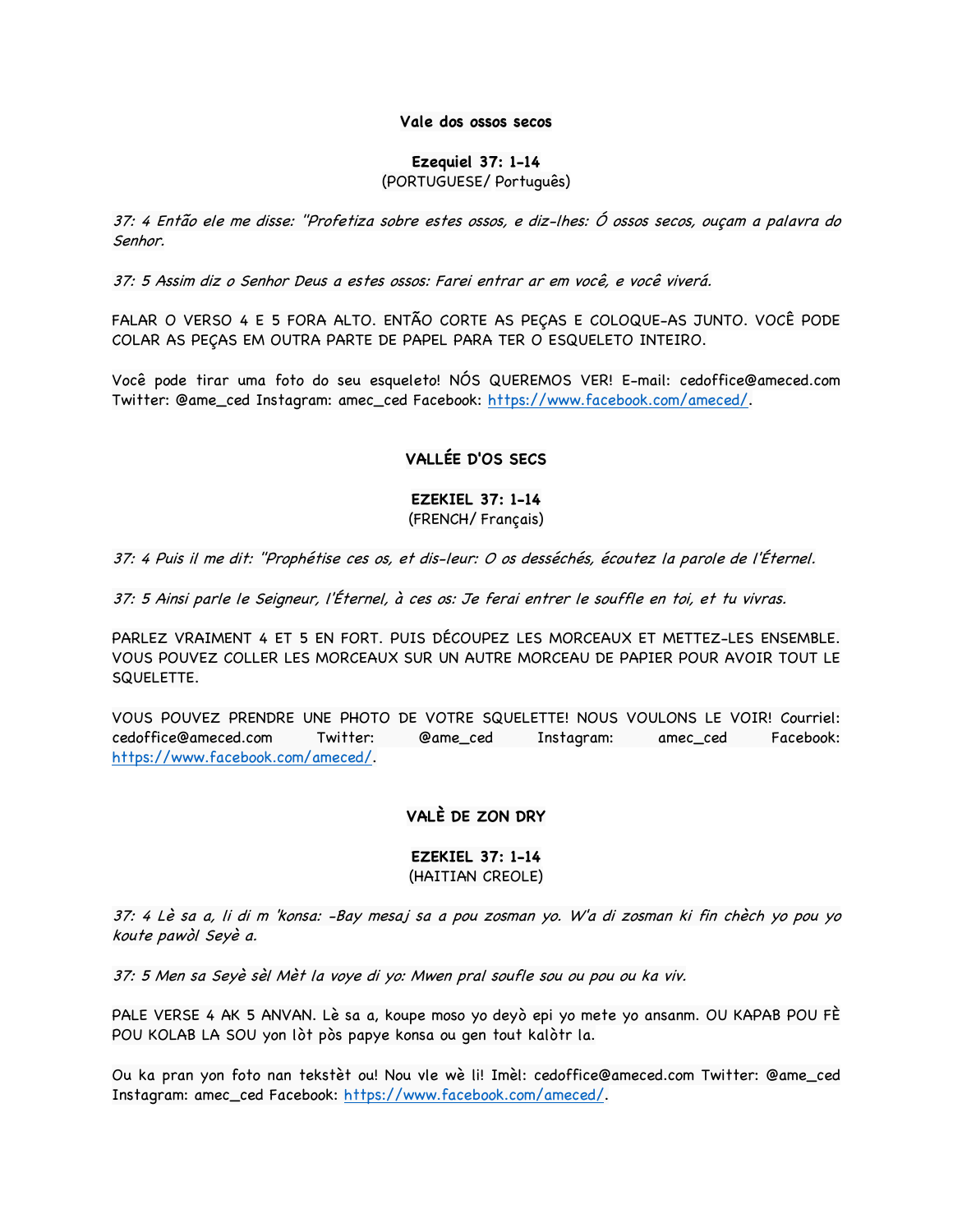#### **VALLEI VAN DROGE BOTTEN**

#### **EZEKIEL 37: 1-14**

### (DUTCH/ DE NEDERLANDSE TAAL)

37: 4 En hij zeide tot mij: Profeteer tot deze beenderen, en zeg tot hen: O droge beenderen, hoor het woord des HEEREN.

37: 5 Zo zegt de Heere GOD tot deze beenderen: Ik zal adem in u laten komen, en u zult leven.

SPREEK VERSE 4 EN 5 UIT LUID. SNIJ DAN DE STUKKEN UIT EN ZET ZE SAMEN. U KUNT DE STUKKEN OP EEN ANDER STUK PAPIER LIJMEN, DUS HEEFT U HET GEHELE SKELET.

U KUNT EEN FOTO VAN UW SKELET MAKEN! WE WILLEN HET ZIEN! E-mail: cedoffice@ameced.com Twitter: @ame\_ced Instagram: amec\_ced Facebook: https://www.facebook.com/ameced/.

# **DALLE VAN DROË BONE**

### **EZEKIEL 37: 1-14** (AFRIKAANS)

37: 4 Toe sê hy vir my: Profeteer vir hierdie bene en sê vir hulle: droë bene, hoor die woord van die HERE!

37: 5 So sê die Here HERE aan hierdie bene: Ek sal in jou binneste asem kom, en jy sal lewe.

SPREEK VERSE 4 EN 5 LOUD. Sny dan die dele uit en plaas hulle saam. U KAN DIE STEKE OP 'N ANDER PAPIERSTUK GLO, sodat U DIE HELE SKELETON HET.

U KAN 'N FOTO VAN U SKELETON NIE! ONS wil dit sien! E-pos: cedoffice@ameced.com Twitter: @ame\_ced Instagram: amec\_ced Facebook: https://www.facebook.com/ameced/.

#### **ISEXWAYISO SEBONES BONES**

#### **I-EzEKIeli 37: 1-14** (ZULU/ IsiZulu)

37:4 Wayesethi kimi: "Profetha la mathambo, uthi kuwo: O amathambo omile, yizwa izwi leNkosi.

37:5 Isho kanje iNkosi uJehova kula mathambo, ithi: "Ngiyakubangela ukuba umoya ungene kuwe, uphile.

KHULUMA VERSE 4 NO-5 OUT LOUD. BASESE IMISEBENZI bese uyisebenzisa. UNGAKWAZI KULULA IZIMPAWU NGESITHUTHA SOKUTHENGA KWAMAPHEPHA EMUVA KANYE OWONA ISKELETON.

UNGASITHOLA ISITHOMBE SKELETON YAKHO! SIFUNA UKUBONA! I-imeyili: cedoffice@ameced.com I-Twitter: @ame\_ced Instagram: amec\_ced Facebook: https://www.facebook.com/ameced/.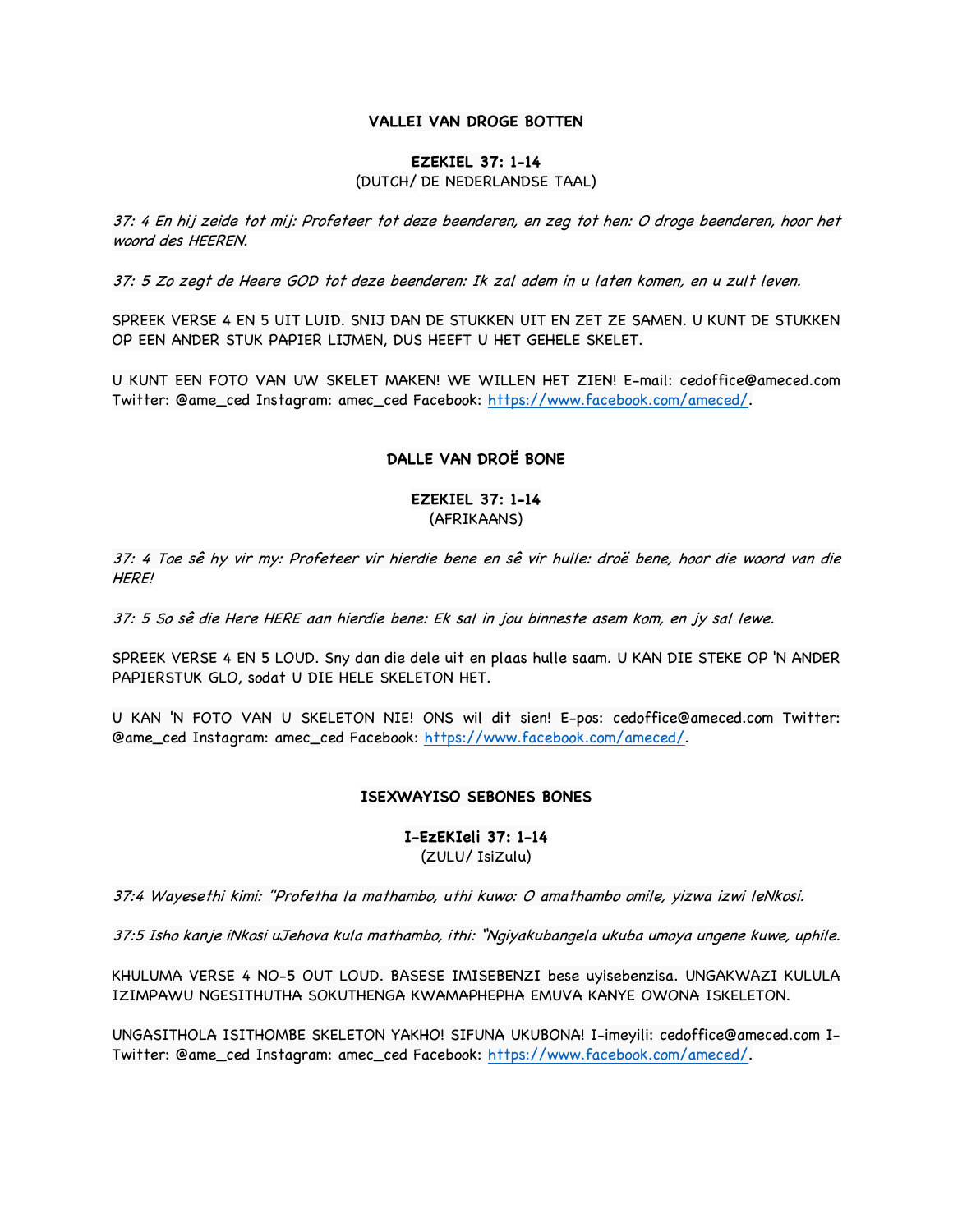#### **UMGANGATHO WOBUGCISA BENKONZO**

#### **IZIZEKI 37: 1-14** (ISIXHOSA)

37: 4 Waza wathi kum, Profeta kula mathambo, uthi kuwo, Owona mathambo awomileyo, liveni ilizwi likaYehova.

37: 5 Itsho iNkosi uYehova kula mathambo, ukuthi, Ndiza kukufaka umphefumlo, uphile.

Thetha i-VERSE 4 kunye ne-5 ngaphandle. YIBA I-PISCES ngaphandle kwaye UYAZINYANYA. UNGAZIBONISA IZITHUBA KUPHELA KWISITHUBA SEPHEPHA UKUZE UNE SKELETON.

UNGAYITHATHA UMZEKELISO WAKHO WESKELETON! SIFUNA UKUYIBONA! I-imeyile: cedoffice@ameced.com I-Twitter: @ame\_ced Instagram: amec\_ced Facebook: https://www.facebook.com/ameced/.

### **KAMOO BONES BONOLO**

### **EZEKIELE 37: 1-14** (SESOTHO)

37: 4 Eaba o re ho 'na: "Porofeta masapo ana,' me u re ho 'ona: O masapo a omileng, utloang lentsoe la Jehova.

37: 5 Morena Molimo o re ho masapo ana: Ke tla etsa hore phefumoloho e kene ho uena, 'me u tla phela.

BUA VERSE 4 LE 5 FEELA. ETSA LITLHAKU TSE MONA 'me u li tlatse hammoho. O KA RATA LITLHAKU TSE MOTSO O MONG OA MOTSOALLE OA HONA U NA LE SKELETON EOHLE.

O KA TLALA PONO YA SKELETON YA HAU! RE BATLA HO BONA! Email: cedoffice@ameced.com Twitter: @ame\_ced Instagram: amec\_ced Facebook: https://www.facebook.com/ameced/.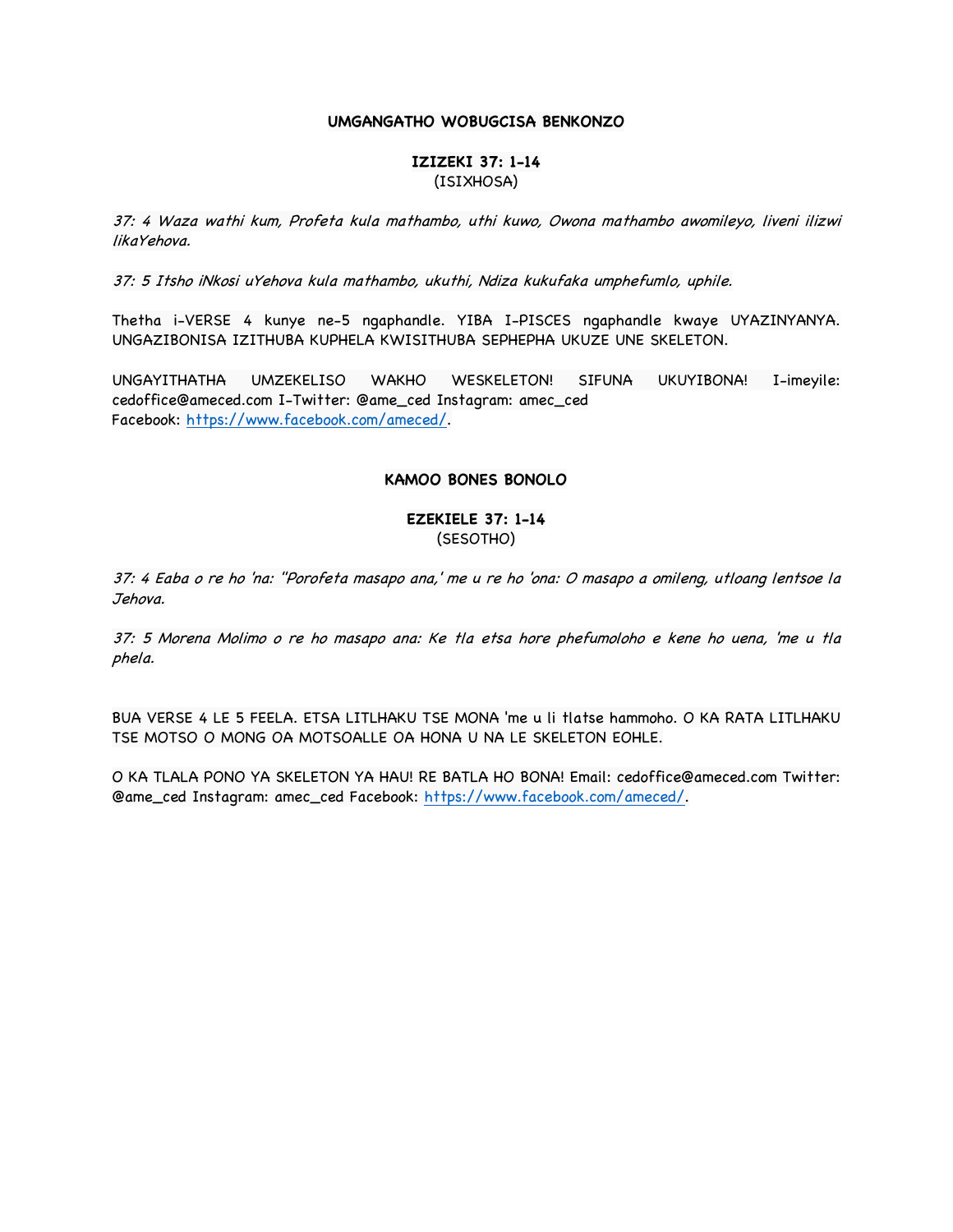# **BIASHARA YA BONI ZA KIUME**

#### **EZEKIEL 37: 1-14**

#### (SWAHILI/ Kiswahili)

37:4 Kisha akaniambia, "Tabiri kwa mifupa hii, uwaambie: Ee mifupa kavu, sikia neno la BWANA.

37: 5 Bwana MUNGU asema hivi kwa mifupa hii: Nitakuingiza pumzi, nawe utaishi.

Sema VESI 4 NA 5 PEKEE ZAIDI. PEKEEEA PESA HIYO NA UWEZE KUPATA. UNAWEZA KUPUNGUZA MAHUSIANO KWA PESA ZAIDI YA PAPER KAMA UNA DHAMBI YOTE.

UNAWEZA kuchukua picha ya SKELETON YAKO! TUNATAKA KUONA! Barua pepe: cedoffice@ameced.com Twitter: @ame\_ced Instagram: amec\_ced Facebook: https://www.facebook.com/ameced/.

#### **DZIMA YEMADHONI BONES**

### **EZEKIeri 37: 1-14** (SHONA)

37: 4 Zvino akati kwandiri: "Profita kumafupa aya, uti kwavari:" Mapfupa akaoma, inzwai shoko raJehovha.

37: 5 Zvanzi naIshe Jehovha kumafupa awa: Ini ndichaisa mweya mukati mako, uye uchararama.

Taura VERSE 4 Uye 5 OUT LOUD. ICHI DZVISIRA ZVISANGO UYE Uzvibatanidze. UNOGONA KUKONESA ZVIITSI PAMWE PIYO PISITSI PASI UYE UYE VANOTA SKELETON.

UNOGONA Tora Mufananidzo Wako SKELETON! TINODA KUTI Vachiona! Email: cedoffice@ameced.com Twitter: @ame\_ced Instagram: amec\_ced Facebook: https://www.facebook.com/ameced/.

#### **CHIPHUNZITSO CHA DRY BONES**

#### **EZEKIEL 37: 1-14** (CHICHEWA)

37:4 Kenako anandiuza kuti: "Losera kwa mafupa awa, uwauze kuti: 'Mafupa owuma inu, imvani mawu a Yehova.

37:5 Atero Ambuye AMBUYE kwa mafupa awa: Ndidzakulowetsani mpweya, ndipo mudzakhala ndi moyo.

Lankhulani VERSE 4 NDI 5 POSAKHALA. ASI MITUNDU YA PESI NDIPO MUYESANE. MUNGATANI KUTI MUKAYIKIRE ZIWEREZO PAKATI PA PAPERERE KUTI MUKHALE NDI CHONSE CHA SKELETON.

MUNGATANI Chithunzi PAKUTI YA SKELETON! TIYENERA KUONA! Imelo: cedoffice@ameced.com Twitter: @ame\_ced Instagram: amec\_ced Facebook: https://www.facebook.com/ameced/.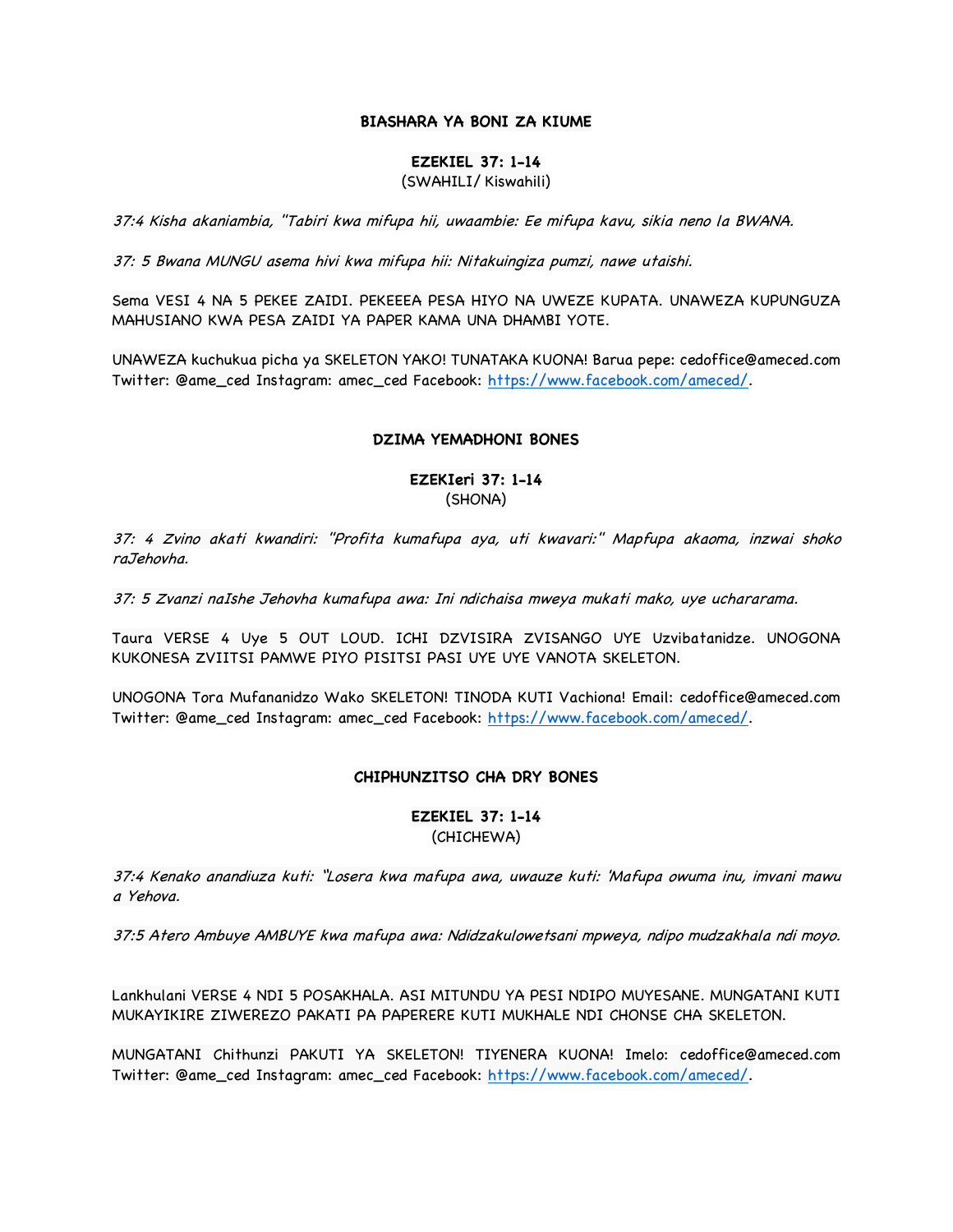### **IDAGBASOKE OWO TI O RU**

### **EZEKIEL 37: 1-14** (YORUBA)

37: 4 Lẹhinna o sọ fun mi pe, "sọtele si awọn equnqun wọnyi, ki o sọ fun wọn pe: Awọn equnqun qbiqbẹ, gbo oro Oluwa.

37: 5 Bayi ni Oluwa Ọlọrun wi fun awọn egungun wọnyi: Emi o mu ẹmi si inu rẹ, iwọ o si yè.

S VWON ERO 4 ATI 5 O LO OHUN. NIGBATI YII KAN TI O SI SI NIPA. O LE JE KERIN TI O NI TI MO LE pin NIPA TI OWO TI NIPA TI O NIPA TI GBOGBO AWỌN NIPA.

O LE RẸ Aworan TI SKELETON RẸ! A NI MO WO IT! Imeeli: cedoffice@ameced.com Twitter: @ame\_ced Instagram: amec\_ced Facebook: https://www.facebook.com/ameced/.

# $\underline{\textbf{e}}$ லர் எலும்புகளின் மதிப்பு

**எேச2கிேய4 37: 1-14** (TAMIL/ தமிழ்)

37: 4 அப்பொழுது அவர் என்னை நோக்கி: இந்த எலும்புகளுக்கு தீர்க்கதரிசனம் சொல்லுங்கள், அவர்களை நோக்கி: உலர்ந்த எலும்புகளே, கர்த்தருடைய வார்த்தையைக் கேளுங்கள்.

37: 5 கர்த்தராகிய ஆண்டவர் இந்த எலும்புகளுக்கு இவ்வாறு கூறுகிறார்: நான் உங்களுக்குள் மூச்சு விடுவேன், நீங்கள் வாழ்வீர்கள்.

ஸ்பீக் வெர்சஸ் 4 மற்றும் 5 அவுட் லவுட். பின்னர் துண்டுகளை வெட்டி அவற்றை ஒன்றாக இணைக்கவும். பேப்பரின் மற்றொரு பைஸில் நீங்கள் பைகளை ஒட்டலாம், எனவே நீங்கள் முழு ஸ்கெலட்டனைக் கொண்டிருக்கிறீர்கள்.

உங்கள் ஸ்கெலட்டனின் படத்தை நீங்கள் எடுக்கலாம்! நாங்கள் அதைப் பார்க்க விரும்புகிறோம்! மின்னஞ்சல்: cedoffice@ameced.com ட்விட்டர்: \_ame\_ced Instagram: amec\_ced Facebook: https://www.facebook.com/ameced/.